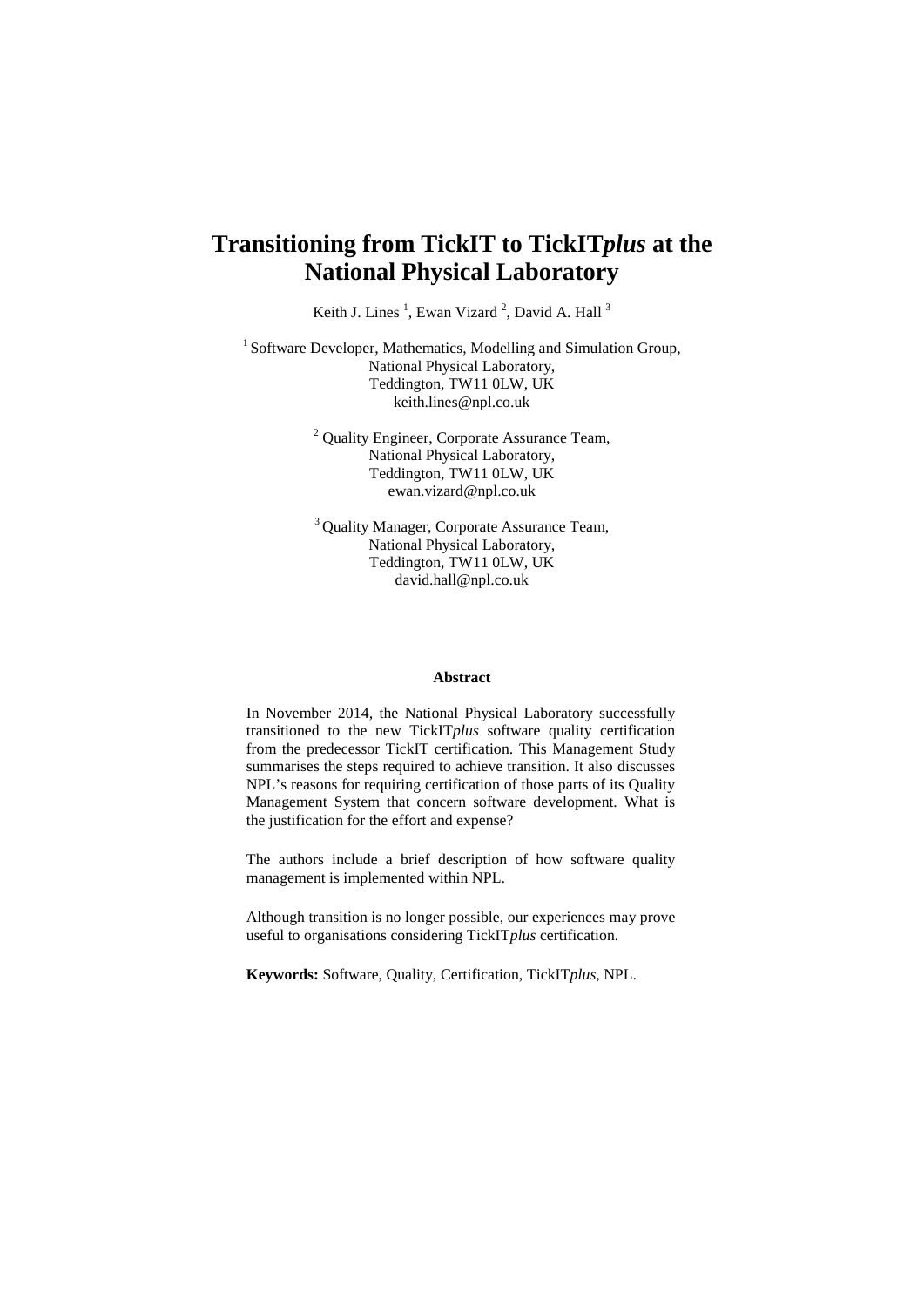## **1.0 Introduction**

The TickIT scheme [1] ensured competence in the certification of ISO 9001 certified organisations whose Quality Management System contained procedures for software development. Certification bodies offering TickIT would provide IT specialist assessors to audit the quality management of software development. The National Physical Laboratory had held TickIT certification ever since it achieved ISO 9001 certification in 1996.

TickIT*plus* [2, 3], which superseded TickIT in 2014, has a wider scope. It was developed and is maintained by the Joint TickIT Industry Steering Committee (JTISC) of the BSI [4]. The aim was to address two main issues:

- IT activities other than software development have now become essential to the operation of many organisations, e.g. IT Service Management. Audits by IT specialist assessors of these activities will add value to an organisation's certification.
- A requirement for graded levels of capability, analogous to the levels offered by Capability Maturity Model Integration [5], to allow detailed comparison between suppliers. For certified organisations they provide a path to higher levels of certification.

Therefore, TickIT*plus* includes options (called 'Scope Profiles') for certification of Information Management and Security, IT Systems Engineering & Infrastructure and IT Service Management, as well as software development. TickIT*plus* defines five rising levels of certification from Foundation and Bronze to Silver, Gold and Platinum. Organisations are certified through capability assessments.

In this management study we describe how the transition from TickIT to TickIT*plus* was achieved.

#### **1.1 The Transition Period**

For a limited period, while TickIT was being withdrawn and TickIT*plus*  introduced, organisations with TickIT certification were given the option of transitioning to TickIT*plus* Foundation level certification through their certification body.

Certification from first principles would have required detailed auditing of the software quality management system. Transition assumed that the software quality management system was sound and concentrated on mapping this system to a TickIT*plus* Process Reference Model (PRM, described in section 3.4.1).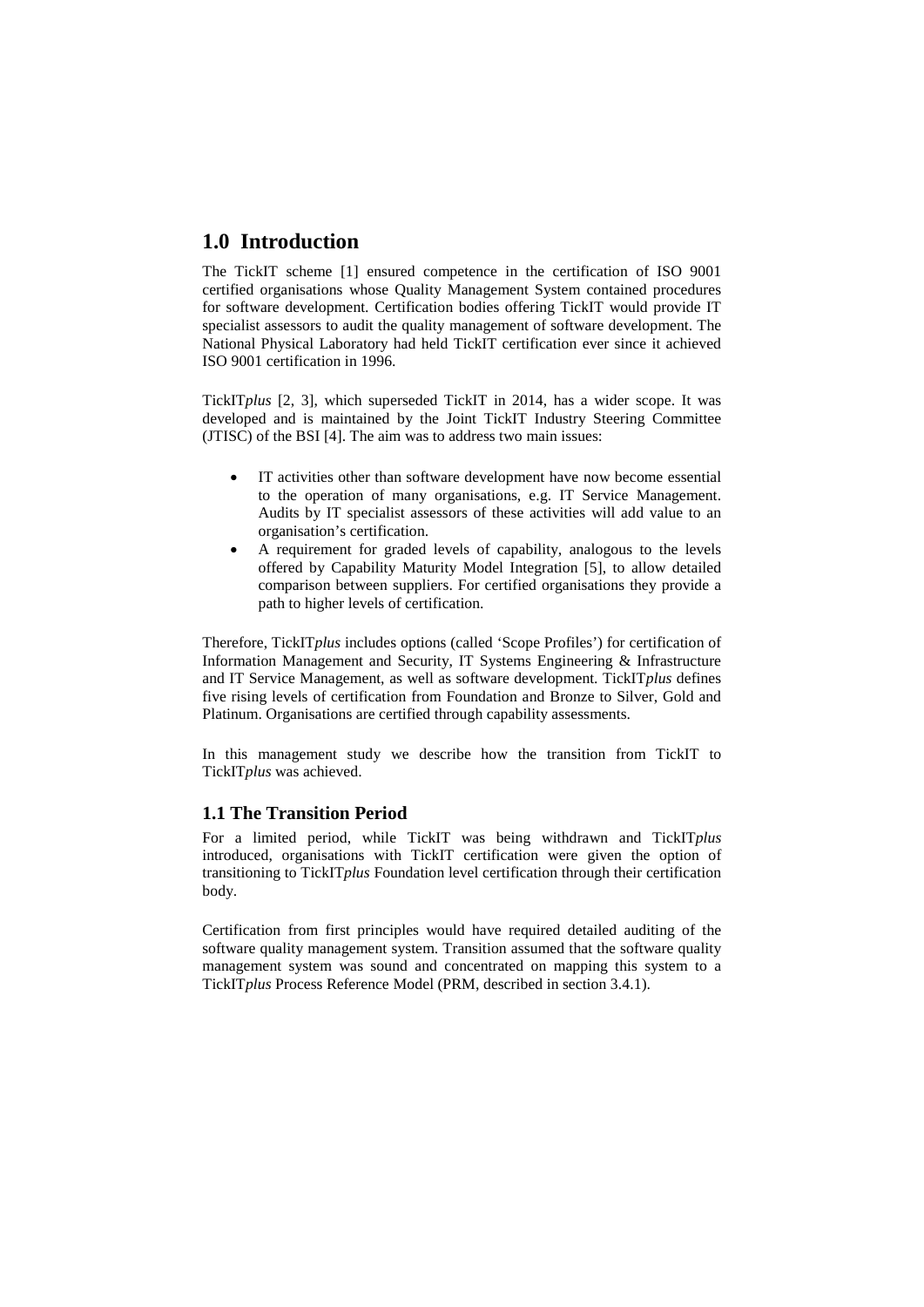### **2.0 The National Physical Laboratory**

The National Physical Laboratory is the UK's National Measurement Institute, and is a world-leading centre of excellence in developing and applying the most accurate measurement standards available [6]. It employs approximately 800 staff.

NPL has made many contributions to modern-day computing [7, 8]. To this day mathematicians and computer scientists provide vital support to NPL [9].

### **2.1 Software Quality Management at NPL**

Quality management of the development and procurement of software is an essential part of NPL's ISO 9001 certified Quality Management System [10]. Much of the software is developed in-house by NPL's staff. Commercial off-theshelf packages are also used, along with software developed by third party contractors.

Despite producing some software products, available either free of charge or at a cost [9], outside distribution of software is not a core NPL activity. However, development and use of software lies at the heart of much of NPL's work. Software is used to control experiments and apply mathematical algorithms to data produced by these experiments. The days of someone sitting in front of a wobbling needle, noting down numbers on a piece of paper, are gone.

Databases and spreadsheets are also considered to be software as much as, for example, C++ or .NET programs. Therefore the work of finance, administrative and support staff is included within the software development aspects of the Quality Management System. An accountant developing a spreadsheet can be considered as much of a software developer as a scientist or mathematician processing the results of an experiment [11].

#### **2.1.1 The Challenge**

An approach to software quality management perceived as excessively bureaucratic and liable to stifle innovation will not succeed within a community of independently-minded scientists. Also it should not appear too onerous to those who may not necessarily consider themselves software developers.

The attitude the Corporate Assurance Team promotes is that quality aspects of software development should not be thought of as optional overheads. They should be about sensible good practice that makes software development easier. Ultimately, what needs to be achieved can be summarised into the following areas:

• *Traceability*

If someone requires confirmation of how a number was calculated, the means of calculation must be readily available (e.g. the correct version of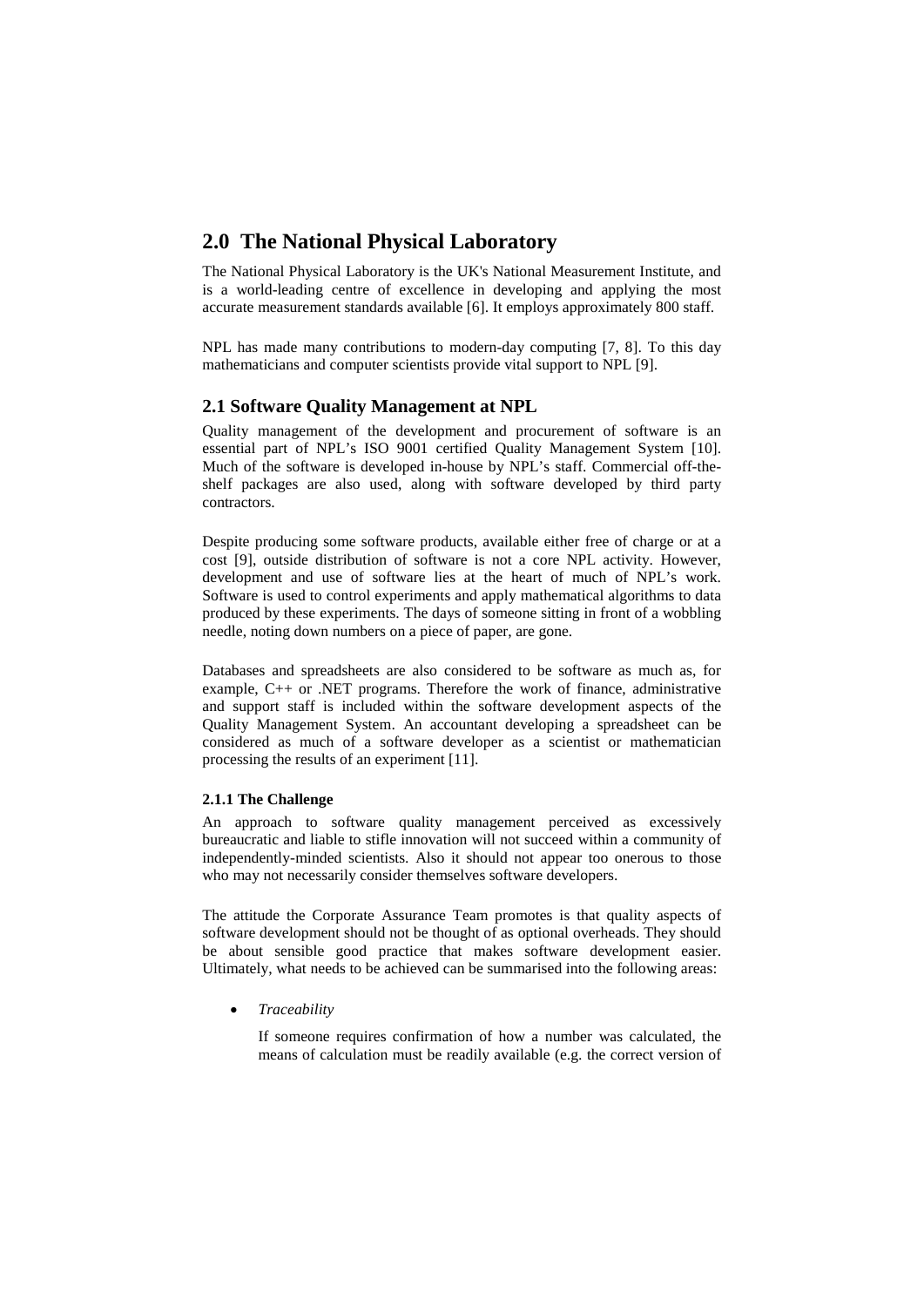any source code / spreadsheet / database and documentation). Any input or output files must also be available. This principle applies whether the number is a calibration value quoted on a certificate or the amount of a project budget spent over a particular period of time.

• *Transferability*

If the original developer or user of a piece of software / spreadsheet / database hands it over to someone else, it needs to be easy to explain how it works and to prove that it works. Handover must also be possible even if the original developer is no longer available.

• *Maintenance*

Understanding how documented code works is easier than trying to understand undocumented code. As stated above, the correct version of any source code etc. must be readily available. Other information required to modify the software (e.g. enhancement requests or bug fixes) must also be easy to obtain. All of the above must be obtainable without having to consult the original developer(s), who may be unavailable.

Examples of typical situations to be considered include:

- The PC used to run a particular piece of software needs to be replaced. The software works well and there is no reason for it to be rewritten. The correct version of the source code must be obtainable easily so it can be ported to a new PC.
- Today's 'proof of concept' could be tomorrow's customer service. This should always be taken into account when developing software for experimental purposes.

#### **2.1.2 Flexibility**

A flexible approach is required. Flexibility does not mean compromising on being thorough. Requirements capture is a good example. For some software (e.g. a system that will control an experiment, process data and generate values to be displayed on calibration certificates) requirements documentation containing an appropriate level of detail needs to be written. A review of this documentation by the project team, with perhaps mathematics independently verified by a mathematician, will be required. For other projects (e.g. a system to help automate a simple, but repetitive, administration task) a simple list of bullet points, checked by a manager, will be sufficient.

Code documentation is another example. NPL's Quality Management System requires code to be adequately documented. Sometimes adequate documentation can simply mean thorough comments throughout the code.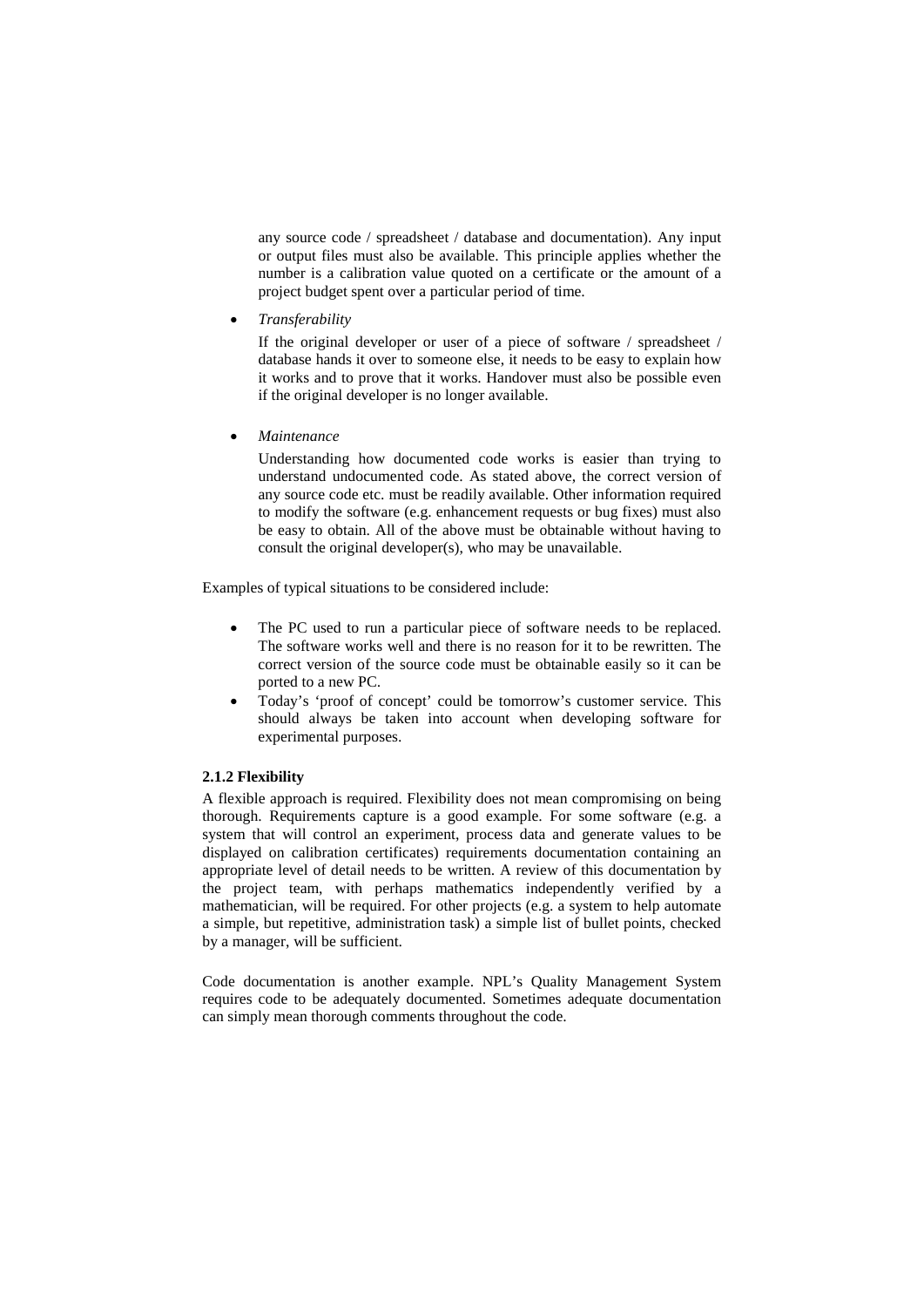#### **2.1.3 Risk Analysis**

The starting point for all such projects, whether administrative or scientific, is a risk analysis from which a software quality plan in generated. Factors such as criticality of usage and the complexity of the software / spreadsheet / database are reviewed to determine how best to implement the software quality requirements.

## **3.0 Achieving Transition**

Transitioning to TickIT*plus* can be summarised in the following steps, each of which are described in this section:

- Decide whether to go ahead. Although developing software is a key day to day activity at NPL, would obtaining such certification be worthwhile? Could the effort and expense be justified?
- Having decided to go ahead, make a profile selection from the TickIT*plus* Base Process Library [12]. Should the focus remain solely on software development or should other aspects of TickIT*plus* certification, e.g. the Scope Profile for IT Service Management be included?
- Develop the NPL TickIT*plus* Assessment Strategy and map software quality management procedures to the selected TickIT*plus* Base Processes according to the Scope Profile. Carry out gap analysis and prepare the Process Reference Model.
- Carry out a readiness review with the external certification body (Stage 1) in preparation for the transition assessment (Stage 2).

#### **3.1 Decision to Proceed**

The time, and therefore expense, required by NPL's Corporate Assurance Team was anticipated as being significant. One person-month was estimated for project management and development of the mandatory scheme documentation. External assessors would audit developers' work directly, in addition to the internal audits required by ISO 9001. These audits would require further expense in terms of staff time. The charges of the certification body itself also needed to be taken into consideration.

After TickIT was discontinued why not hold ISO 9001 certification only? Alternatively, why not consider another scheme, such as Capability Maturity Model Integration?

The Corporate Assurance Team decided to recommend TickIT*plus* to NPL's Management Executive Team. Reasons for recommendation included:

As the UK's National Measurement Institute [6], NPL is strongly committed to third party certification of its management systems. TickIT*plus* underlines NPL's commitment to excellence in software quality management.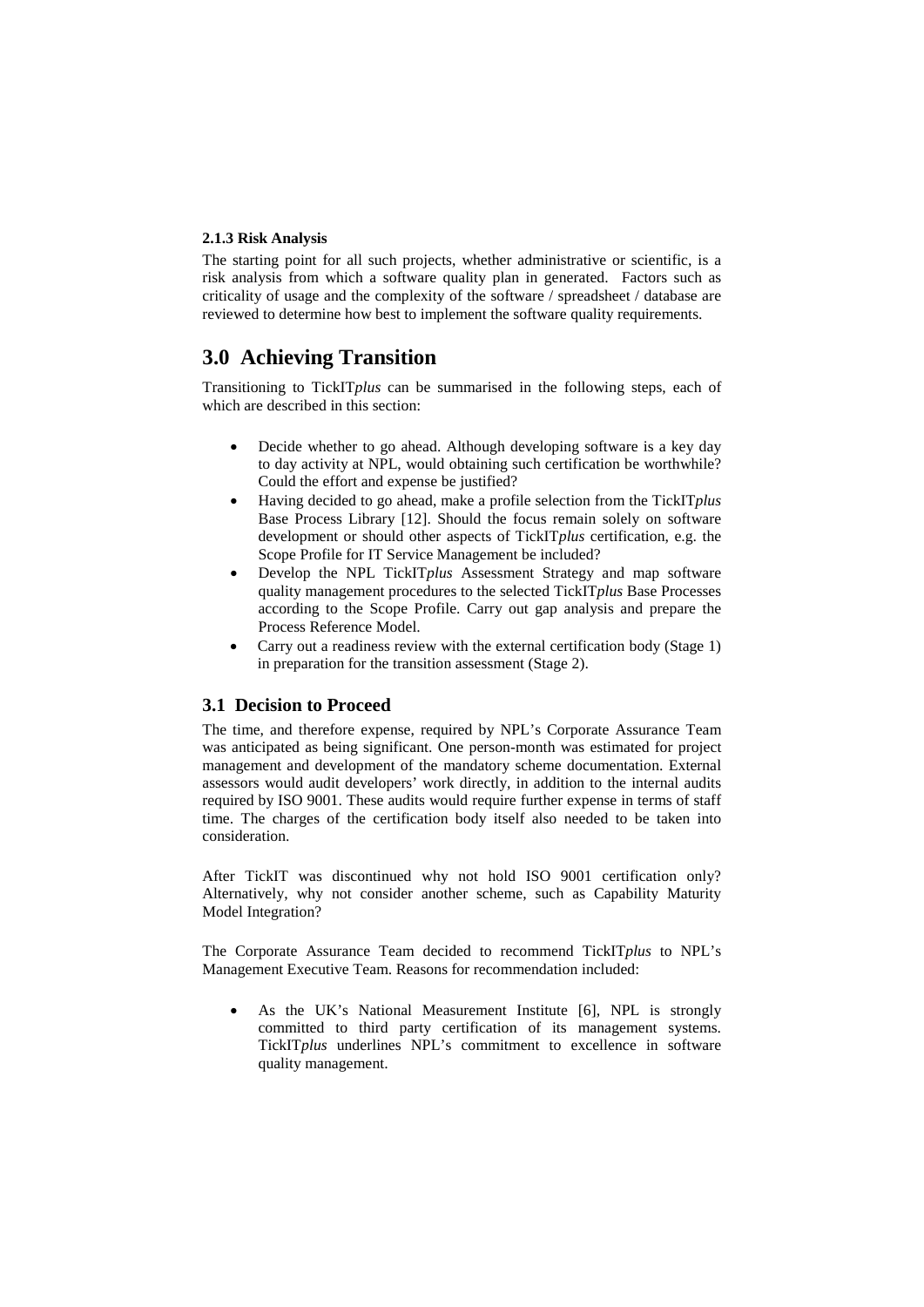- TickIT*plus* provides a mechanism and vocabulary whereby project managers and senior management, who aren't necessarily programmers or indeed technical, can satisfy themselves that what is being produced conforms to an accepted common assurance structure.
- TickIT*plus* provides a system auditing mechanism that doesn't necessarily rely on the audit being undertaken by an ex-programmer. This system satisfies two conditions: firstly the assurance structure isn't open to the whim of an assessor who could re-write the code through raising nonconformities. Secondly, the audit terminology allows easy comparison between audited areas and facilitates lessons-learned and improvement in a classic ISO 9001 sense.
- The TickIT*plus* maturity model fits well with ISO 9001, which is embedded in NPL's systems, and is an existing fit with NPL's software programming assurance structure.
- The maturity model means that NPL can start small and grow, if required. The baseline processes can be sufficient to support a registered assurance system.
- Capability Maturity Model Integration (CMMI) is not ISO-based, which is not a good fit with a National Measurement Institute promoting standardisation of processes.
- As already stated, 'programming' includes development of spreadsheets and databases, Once again the terminology used encourages those not employed full-time writing software, to follow the same assurance conventions.

A business case detailing the scope of work required for the transition project was prepared and submitted to the Management Executive Team in June 2014. Authorisation to proceed was granted and resources allocated to the project with a target to complete the transition and obtain certification by the end of November 2014.

The certification body confirmed that the transition assessment would consist of two stages, totalling 5 person-days, with Stage 1 being a 2-day visit and Stage 2 being a 3-day visit.

#### **3.2 Select Scope Profile**

The *Systems and Software Development and Support* Scope Profile was chosen for transition. At this stage, inclusion of additional Scope Profiles was not considered since TickIT*plus* was required to support software development.

#### **3.2.1 Further Profiles**

After transition, a decision needed to be made whether to adopt other applicable Scope Profiles, e.g. *Information Management and Security* and *IT Systems Engineering and Infrastructure*.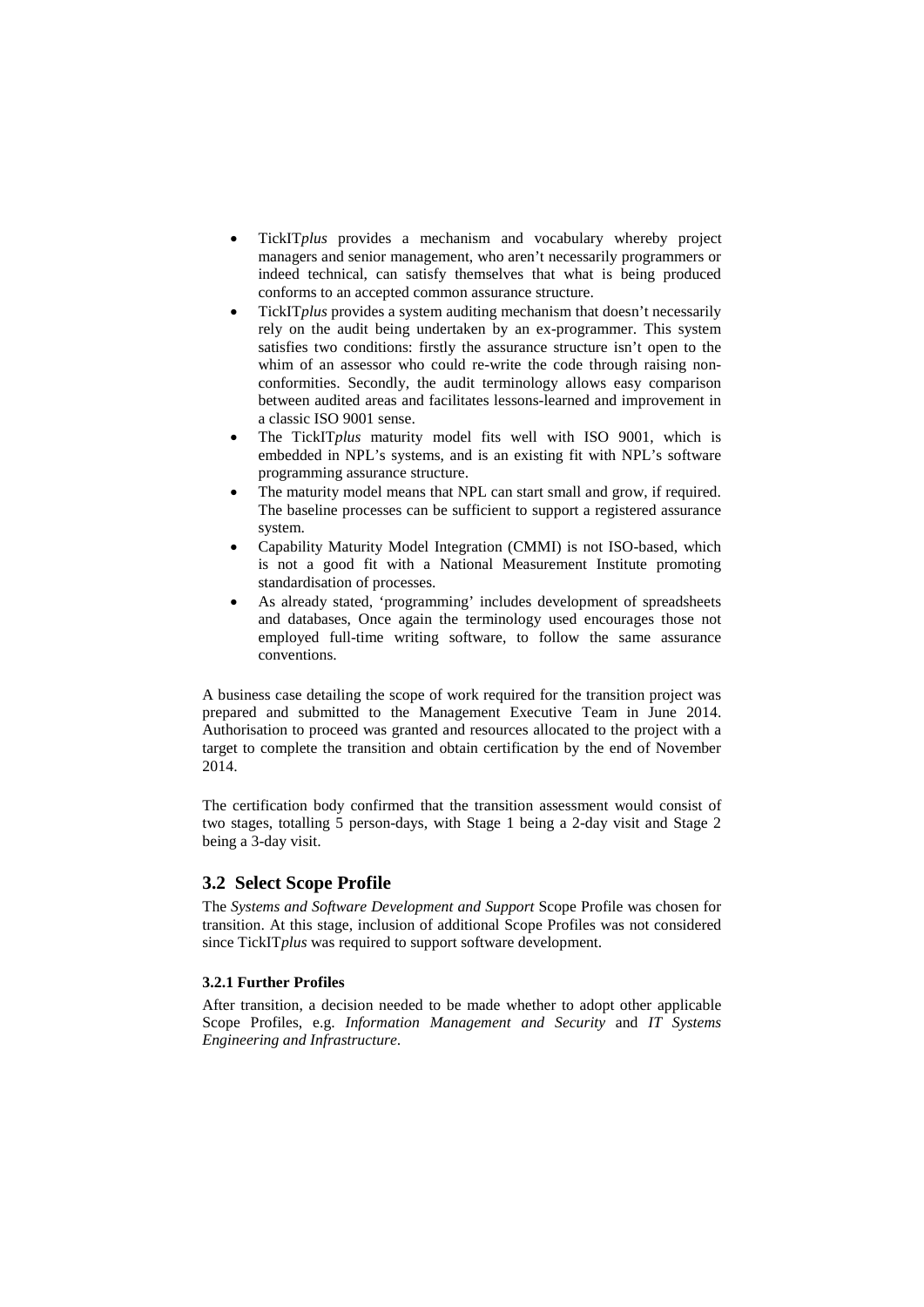Clearly, certifying all of the above activities through a single scheme has many advantages. Working with one certification body and assessor team has to be far most efficient and cost-effective than multiple bodies and teams.

However, other schemes, such as the UK Government-backed Cyber Essentials [13] may be more widely recognised by NPL's customers for IT activities other than software development.

Customer recognition is one of the main reasons certification schemes exist and key to deciding which scheme to adopt. Other schemes may offer even wider recognition, the Corporate Assurance Team is investigating various options. It is anticipated that for the foreseeable future NPL's TickIT*plus* certification will remain focused on software development. This situation will be reviewed regularly as part of continual improvement.

#### **3.3 Assessment Strategy**

An Assessment Strategy document was written as defined by the TickIT*plus* Core Scheme Requirements [14] and includes the software development approach at NPL, details of existing ISO 9001 certification and UKAS accreditations, the organisational and TickIT*plus* scope and the approach to process improvements. The Assessment Strategy is reviewed annually during the Corporate Management Systems Review and is authorised by the NPL Quality Manager.

#### **3.4 Mapping NPL Procedures to TickIT***plus* **Processes**

The requirements for TickIT*plus* certification are defined in terms of a Base Process Library. Processes are grouped by type: Organisational, Project and Technical.

The *Systems and Software Development and Support* Scope Profile defines 22 Base Processes. Examples of the various types of process include:

- ORG.1 Human Resource Management
- ORG.5 Improvement
- PRJ.1 Project Management
- PRJ.3 Configuration and Change Management
- TEC.4 Verification
- TEC.13 Architectural Design

#### **3.4.1 Process Reference Model**

A TickIT*plus* Base Process consists of a number of *Base Practices*. Each Base Practice maps input work products to output work products by referencing quality system procedures. The Base Practice also cross references clauses from ISO standards where applicable.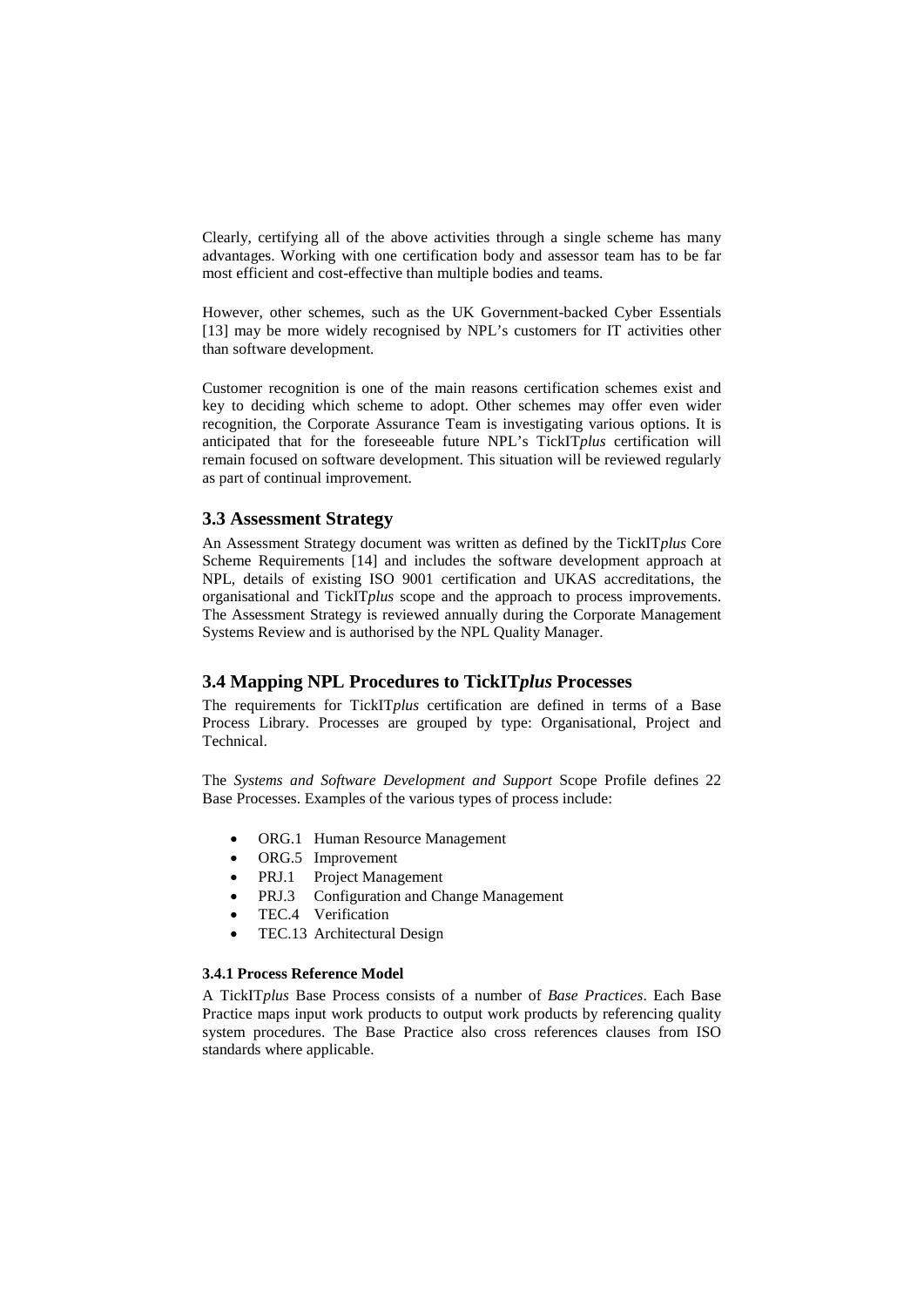A Process Reference Model (PRM) was compiled which maps the existing NPL corporate and software quality management procedures to the Base Processes for the Scope Profile. An example of such mapping is shown in the table below:

| <b>Base Process: PRJ.3 – Configuration and Change Management</b>                                                                                                                                              |                                                                                                                          |  |  |
|---------------------------------------------------------------------------------------------------------------------------------------------------------------------------------------------------------------|--------------------------------------------------------------------------------------------------------------------------|--|--|
| <b>Process Outcome:</b><br>OU.1 The Version and<br>relationship of all work<br>products are known at<br>all times.                                                                                            | <b>Process Purpose:</b><br>To manage and control the work products required to<br>maintain the integrity of the product. |  |  |
| <b>Base Practice.4 Manage Configuration Items:</b><br>Configuration items are uniquely identified, managed and tracked to ensure that the<br>latest status information is recorded and the item is available. |                                                                                                                          |  |  |
| <b>NPL Procedures:</b><br>Configuration Management: QPNPL/M/005<br>IT Change Management: QPNPL/M/014                                                                                                          |                                                                                                                          |  |  |
| <b>ISO 9001:2008 Clause: 7.5.3</b>                                                                                                                                                                            |                                                                                                                          |  |  |
| <b>Input Work Products:</b><br>Configuration Items                                                                                                                                                            | <b>Output Work Products:</b><br>Configuration Items                                                                      |  |  |

Table 1. Example of mapping NPL Procedures to Base Practices

#### **3.4.2 Gap Analysis**

Where gaps in procedures and improvement opportunities were found, tasks were added to an improvement plan and actions progressed to closure through weekly meetings. Improvement opportunities included:

- Procedure "NPL Project Framework Core Requirements" reviewed to ensure that there is adequate governance for projects containing a software development element, including spreadsheets and databases.
- Procedure "Guidelines for Source Code Review" updated to include graphical programming languages.
- Updates to the corporate NPL-Written Software procedure to promote use of web-based bug reporting tools.

#### **3.5 Awareness**

To promote awareness of the TickIT*plus* transition activities across NPL, a briefing was arranged and attended by senior stakeholders and software developers across many areas of the business. The briefing was presented by Dave Wynn, author of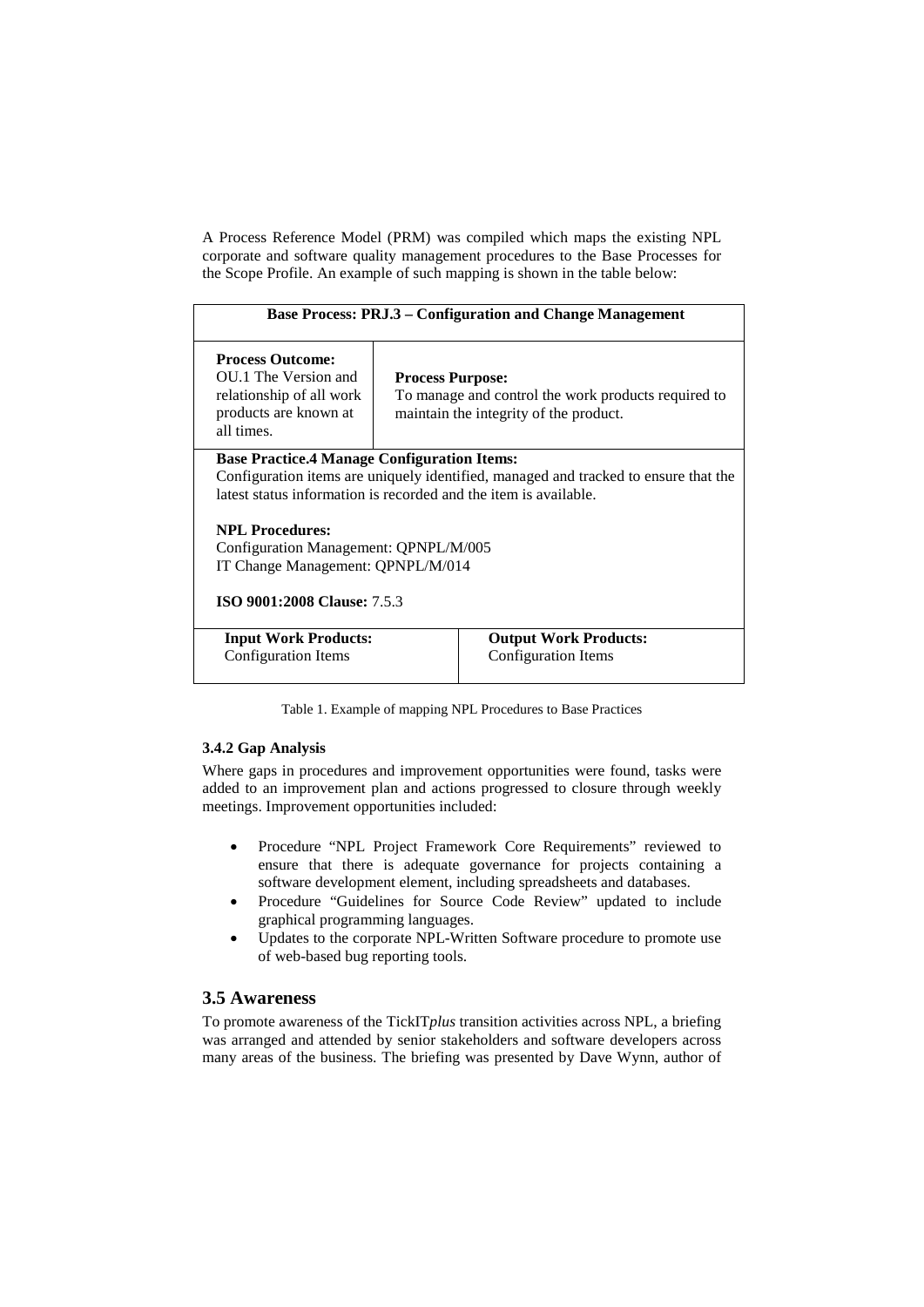the TickIT*plus* Core Scheme Requirements and JTISC Working Group Member. With NPL being an early adopter of the TickIT*plus* scheme, the briefing was invaluable to the authors and all delegates.

Awareness of the TickIT*plus* scheme is also promoted through dedicated software quality pages on the NPL intranet and by induction presentations to new starters across all areas of the business.

#### **3.6 Assessment**

TickIT*plus* requires that either external assessors examine projects for evidence of compliance (Exploration Mode) or staff from the organisation under audit be trained and registered as TickIT*plus* practitioners [15]. Practitioners provide external assessors with evidence of compliance (Confirmation Mode).

The deadline for transition did not allow sufficient time for NPL staff to be trained as practitioners. Therefore to achieve transition, the external assessors would review software development projects directly in Exploration Mode.

Stage 1 of the assessment commenced on  $5<sup>th</sup>$  September 2014 with an examination of the Assessment Strategy, Process Reference Model and evidence of internal software quality audits carried out by the Corporate Assurance Team. The certification body assessor verified that the necessary documentation was in place and confirmed NPL's readiness for Stage 2.

Stage 2 commenced on  $22<sup>nd</sup>$  September 2014 with an examination of a variety of software development projects. These projects included:

| <b>Project Name</b>  | <b>Description</b>                       | <b>Reference</b> |
|----------------------|------------------------------------------|------------------|
| <b>MTDATA</b>        | Tool for calculation of thermodynamic    | [9]              |
|                      | properties. Used both within NPL and     |                  |
|                      | available externally.                    |                  |
| TraCIM Computational | A web-enabled database developed as      | [16]             |
| Aims Database        | part of the EU-funded Traceability for   |                  |
|                      | Computationally-Intensive Metrology      |                  |
|                      | (TraCIM) project.                        |                  |
| <b>XLGENLINE</b>     | Calculates best-fit low<br>degree        |                  |
|                      | polynomial calibration function to a set |                  |
|                      | of measurement data. A version of        |                  |
|                      | XLGENLINE used internally within         |                  |
|                      | NPL was examined.                        |                  |

Table 2. Examples of software projects reviewed during transition

Using the Process Reference Model, the assessor examined each project and witnessed evidence of compliance for each of the Project and Technical Base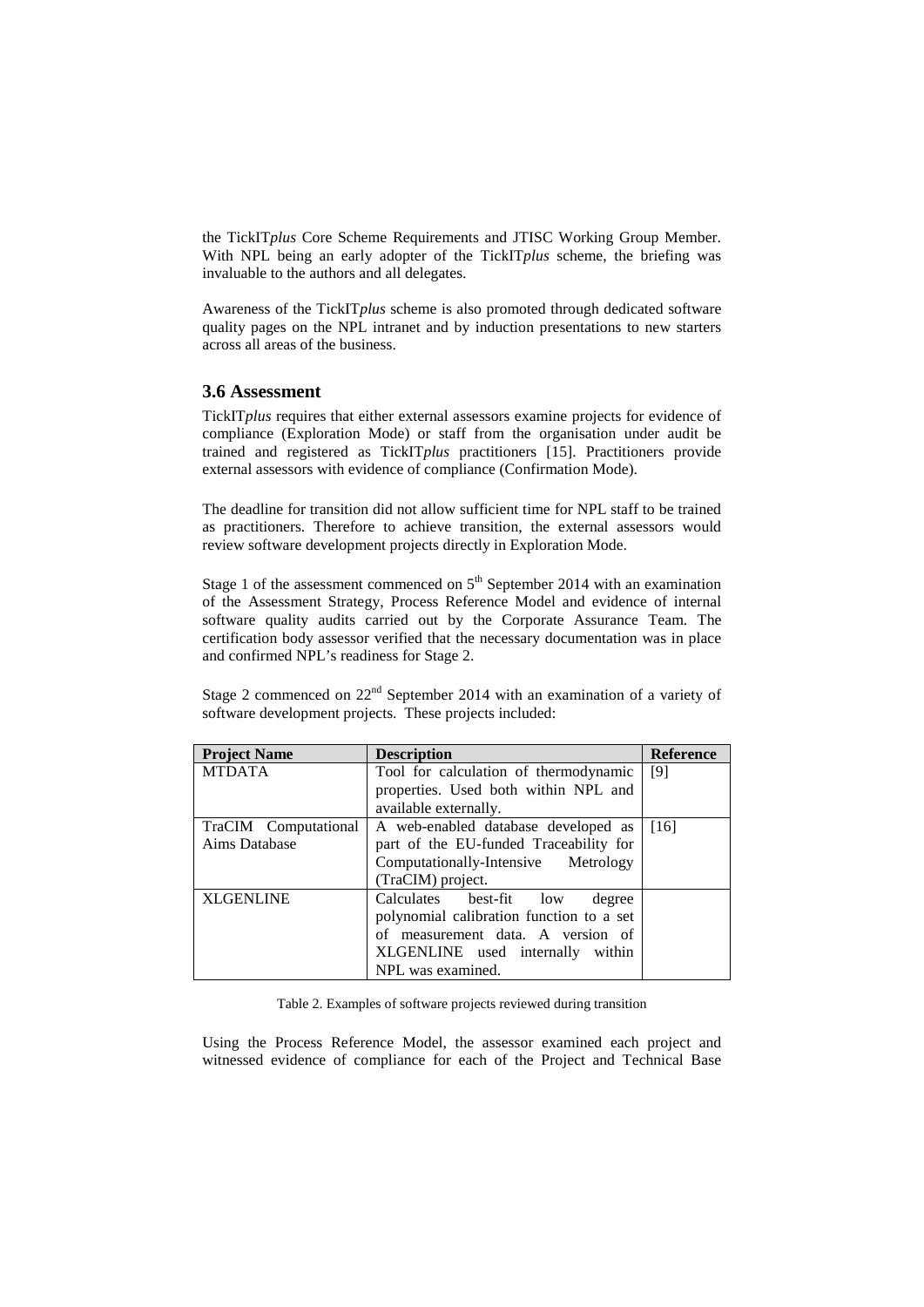Processes. To satisfy compliance with the Organisational Base Processes, evidence was collected through a series of interviews with members of NPL's Human Resources, Information Technology, Project Management and Corporate Assurance Teams.

Stage 2 concluded on  $17<sup>th</sup>$  October 2014 with a recommendation by the certification body for transition to TickIT*plus*. NPL received certification to Foundation level on  $27<sup>th</sup>$  November 2014. As part of continual improvement, NPL's Corporate Assurance Team are reviewing the requirements for upgrading to Bronze.

### **4.0 Final Thoughts**

NPL is committed to TickIT*plus* as a means of ensuring best practice in quality management of software development. For reasons described in section 3.2.1, TickIT*plus* certification at NPL will remain focussed on software development for the time being.

Subsequent to transition, NPL has decided to continue with external assessors examining projects for evidence of compliance. This approach fits in well with our other accreditations and certifications [10] which require regular visits from external registration bodies such as UKAS [17].

Ideally everyone involved in an audit, management and assessors as well as auditees, should approach it in the right spirit. A friendly expert casting an independent eye over a project can be interesting and informative. Sometimes it can even, dare we say, be enjoyable.

### **5.0 Acknowledgements**

The authors would like to thank those members of staff who assisted with the transition to TickIT*plus*. Darryl Brown, Nigel Budd, John Gisby, Claire Moore, Helen Murphy, Anupa Pandya, Jim Robinson and Ian Smith were interviewed by external assessors. Our colleagues in the Corporate Assurance Team: Claire Lambeth, Diana Marinescu, Chris Williams and Jaimie Williams were also key to ensuring successful transition and that NPL retains certification. The authors also thank our colleagues Louise Wright for her assistance in writing section 2.1 and Stephen Protheroe for his support in promoting software quality awareness.

### **6.0 References**

- 1 TickIT scheme. Retrieved 18<sup>th</sup> January 2016 from IT Governance Ltd: http://www.tickitplus.org/information/the-tickit-scheme.aspx
- 2 TickIT*plus* scheme. Retrieved 18<sup>th</sup> January 2016 from IT Governance Ltd: http://www.tickitplus.org/